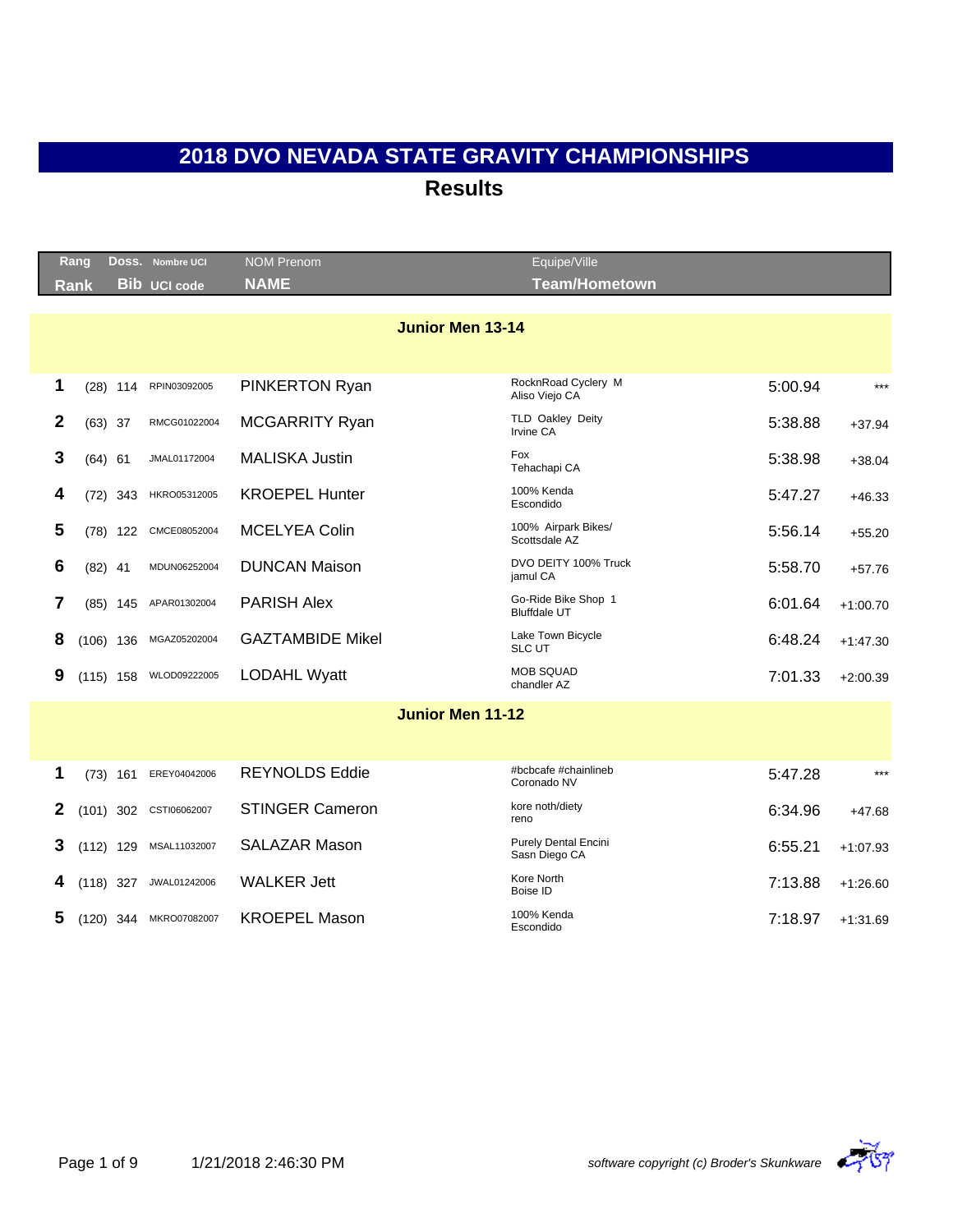|              | Rang |             | DOSS. Nombre UCI       | <b>NOM Prenom</b>          | Equipe/Ville                                 |          |            |
|--------------|------|-------------|------------------------|----------------------------|----------------------------------------------|----------|------------|
|              | Rank |             | <b>Bib</b> UCI code    | <b>NAME</b>                | <b>Team/Hometown</b>                         |          |            |
|              |      |             |                        |                            |                                              |          |            |
|              |      |             |                        | <b>Junior Men 6-10</b>     |                                              |          |            |
|              |      |             |                        |                            |                                              |          |            |
| 1            |      | $(95)$ 36   | JDUN11052008           | <b>DUNCAN Justin</b>       | DVO DEITY 100% Truck<br>jamul CA             | 6:20.61  | $***$      |
| $\mathbf 2$  |      | $(123)$ 54  | CCLI01242009           | <b>CLIFFORD Connor</b>     | Daylight Cycles<br>Hurricane UT              | 8:36.10  | $+2:15.49$ |
| 3            |      | $(124)$ 349 | TPEN03022008           | <b>PENDERGRASS Trustin</b> |                                              | 9:21.00  | $+3:00.39$ |
| 4            |      | $(127)$ 147 | TMAL08212009           | <b>MALISKA Travis</b>      | Fox<br>Tehachapi CA                          | 11:02.58 | $+4:41.97$ |
|              |      |             |                        | <b>Junior Women 11-14</b>  |                                              |          |            |
|              |      |             |                        |                            |                                              |          |            |
| 1            |      |             | (110) 111 THEA08232007 | <b>HEAP Teagan</b>         | All Mountain Cyclery<br>Las Vegas NV         | 6:51.95  |            |
|              |      |             |                        | <b>Cat 2 Women 15-29</b>   |                                              |          |            |
|              |      |             |                        |                            |                                              |          |            |
| 1            |      | $(117)$ 20  | KREI08211990           | <b>REILLY Kelly</b>        | Phoenix AZ                                   | 7:08.28  | $***$      |
| 2            |      | $(122)$ 326 | DLAM05101989           | <b>LAMELIN Dominique</b>   | <b>NONE</b><br><b>MENIFEE</b>                | 8:10.78  | $+1:02.50$ |
| 3            |      | $(125)$ 159 | KRHI09221991           | <b>RHINER Kimberlee</b>    | Mojo Wheels<br>Breckenridge CO               | 10:02.34 | $+2:54.06$ |
|              |      |             |                        | Cat 2 Women 30+            |                                              |          |            |
|              |      |             |                        |                            |                                              |          |            |
| 1            |      | $(99)$ 94   | RMOL09101980           | <b>MOLSEE Rachel</b>       | Sloth Racing<br>Hurricane UT                 | 6:33.17  |            |
|              |      |             |                        | <b>Cat 3 Men 15-18</b>     |                                              |          |            |
|              |      |             |                        |                            |                                              |          |            |
| 1            |      | $(38)$ 355  | BGAR04162003           | <b>GARCIA Brandon</b>      | Chainline Bike<br>Ensenada BC                | 5:11.69  | $***$      |
| $\mathbf{2}$ |      | $(70)$ 105  | LUHL06282002           | <b>UHLRICH Luke</b>        | All Mountain Cyclery<br>Las Vegas NV         | 5:45.01  | $+33.32$   |
| 3            |      | $(74)$ 50   | ABUR08222002           | <b>BURTON Alec</b>         | <b>Bear Valley Bikes</b><br>Big Bear Lake CA | 5:48.08  | $+36.39$   |
| 4            |      | (87) 135    | DBON11172000           | <b>BONINO Dylan</b>        | Laketown Gravity<br>south jordan UT          | 6:03.41  | $+51.72$   |

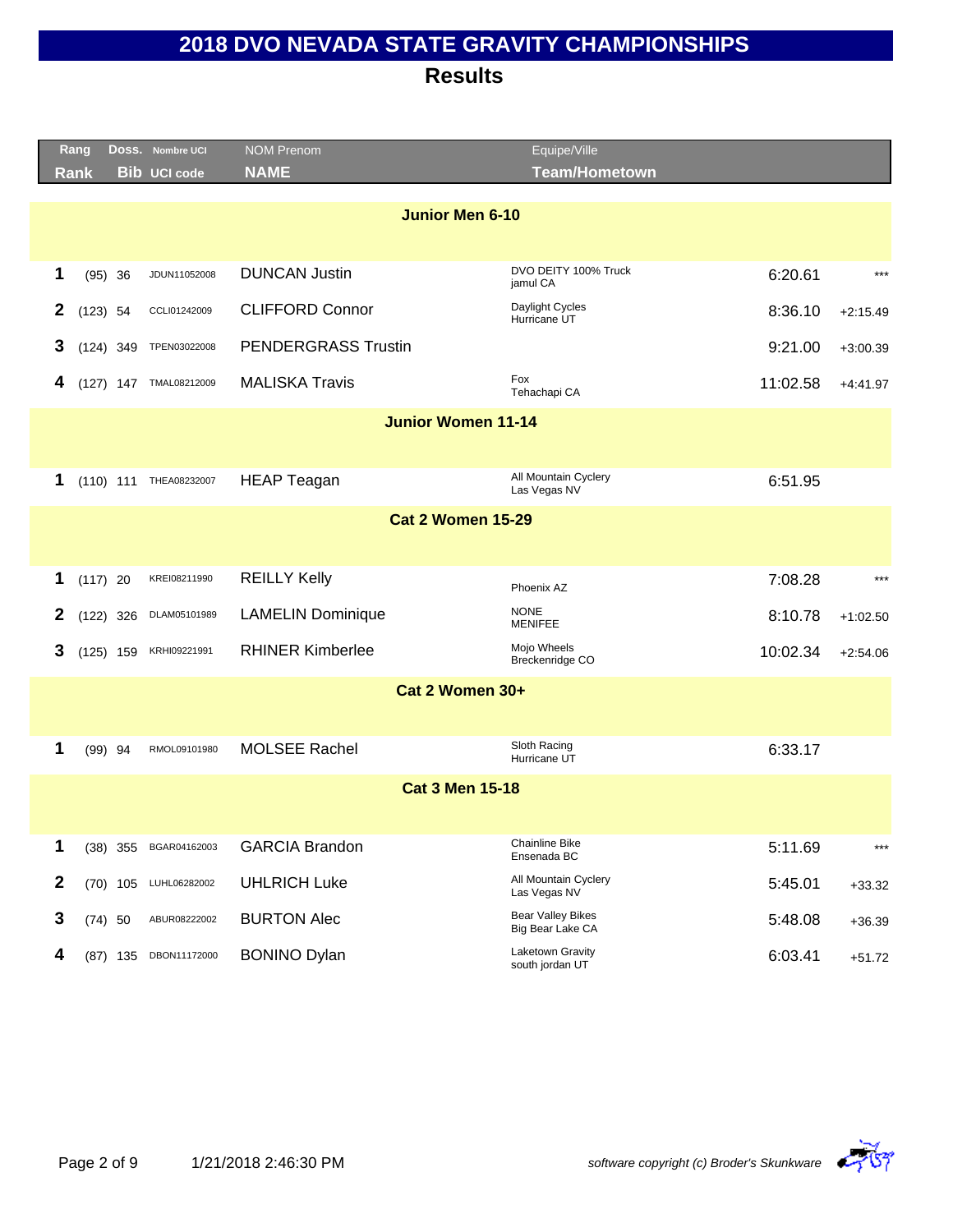|                        |              | Rang        |            | DOSS. Nombre UCI       | <b>NOM Prenom</b>          | Equipe/Ville                           |                    |            |  |  |
|------------------------|--------------|-------------|------------|------------------------|----------------------------|----------------------------------------|--------------------|------------|--|--|
|                        |              | Rank        |            | <b>Bib UCI code</b>    | <b>NAME</b>                | <b>Team/Hometown</b>                   |                    |            |  |  |
| <b>Cat 3 Men 30-39</b> |              |             |            |                        |                            |                                        |                    |            |  |  |
|                        |              |             |            |                        |                            |                                        |                    |            |  |  |
|                        | 1            | (89) 88     |            | NMAN11291980           | <b>MANOUSAKIS Nikos</b>    | stronger human urban<br>phoenix AZ     | 6:10.82            | $***$      |  |  |
|                        | 2            | $(105)$ 118 |            | MZIM02101980           | <b>ZIMMER Mike</b>         | Las Vegas NV                           | 6:43.46            | $+32.64$   |  |  |
|                        | 3            | $(119)$ 140 |            | LMAN11241984           | <b>MANALO Leann Andrei</b> | Bloodtrail<br>Tucson AZ                | 7:15.18            | $+1:04.36$ |  |  |
|                        | 4            |             |            | (126) 347 CCAB12121981 | <b>CABRAL Christian</b>    | <b>TROPA</b><br><b>LOS ANGELES</b>     | 10:21.42           | $+4:10.60$ |  |  |
|                        | 5            | $(128)$ 348 |            | WCOR12311983           | <b>CORT William</b>        | <b>TROPA</b><br>Los Angeles            | 16:11.33 +10:00.51 |            |  |  |
|                        |              |             |            |                        | <b>Cat 3 Men 40+</b>       |                                        |                    |            |  |  |
|                        |              |             |            |                        |                            |                                        |                    |            |  |  |
|                        | 1            |             | $(88)$ 350 | DMAG05111974           | <b>MAGAHIS Donardo</b>     | team toro royal raci<br>Los Angeles CA | 6:05.52            | $***$      |  |  |
|                        | $\mathbf{2}$ |             | $(91)$ 356 | DHIG01131973           | <b>HIGGINS Dane</b>        | Tucson Endurance cen<br>Tucson         | 6:14.55            | $+9.03$    |  |  |
|                        | 3            | $(107)$ 337 |            | ECLA05151977           | <b>CLARO Erwin</b>         | Baging Racing Team<br>santa Clarita    | 6:48.97            | $+43.45$   |  |  |
|                        | 4            | $(114)$ 40  |            | CCAR11081974           | <b>CARLTON Chris</b>       | Sloth Racing<br>Caliente NV            | 6:57.81            | $+52.29$   |  |  |
|                        |              |             |            |                        | Cat 2/3 Men 50+            |                                        |                    |            |  |  |
|                        |              |             |            |                        |                            |                                        |                    |            |  |  |
|                        | 1            |             | $(92)$ 107 | MFOR10111962           | <b>FORD Marty</b>          | Kore North Bikes<br>Meridian ID        | 6:14.68            |            |  |  |
|                        |              |             |            |                        | <b>Cat 2 Men 15-18</b>     |                                        |                    |            |  |  |
|                        |              |             |            |                        |                            |                                        |                    |            |  |  |
|                        | 1            |             |            | (27) 322 BSTA10122001  | <b>STAVROWSKY Ben</b>      | Janker racing<br>Santa Fe              | 5:00.14            | $***$      |  |  |
|                        | $\mathbf{2}$ |             | $(37)$ 303 | KPIL01242003           | PILUSO Kohl                | diety blood amain c<br>chico ca        | 5:11.50            | $+11.36$   |  |  |
|                        | 3            |             | $(60)$ 357 | SMAG09072000           | <b>MAGNI Severin</b>       | <b>KORE North</b><br>Tempe AZ          | 5:34.95            | $+34.81$   |  |  |
|                        | 4            |             | $(68)$ 151 | IJOH05052000           | <b>JOHNSON lan</b>         | LakeTown Gravity<br>Draper UT          | 5:43.88            | $+43.74$   |  |  |
|                        | 5            |             |            | (71) 170 CSPE02162003  | <b>SPENCER Carson</b>      | <b>GT Factory Racing</b><br>Draper UT  | 5:46.53            | $+46.39$   |  |  |

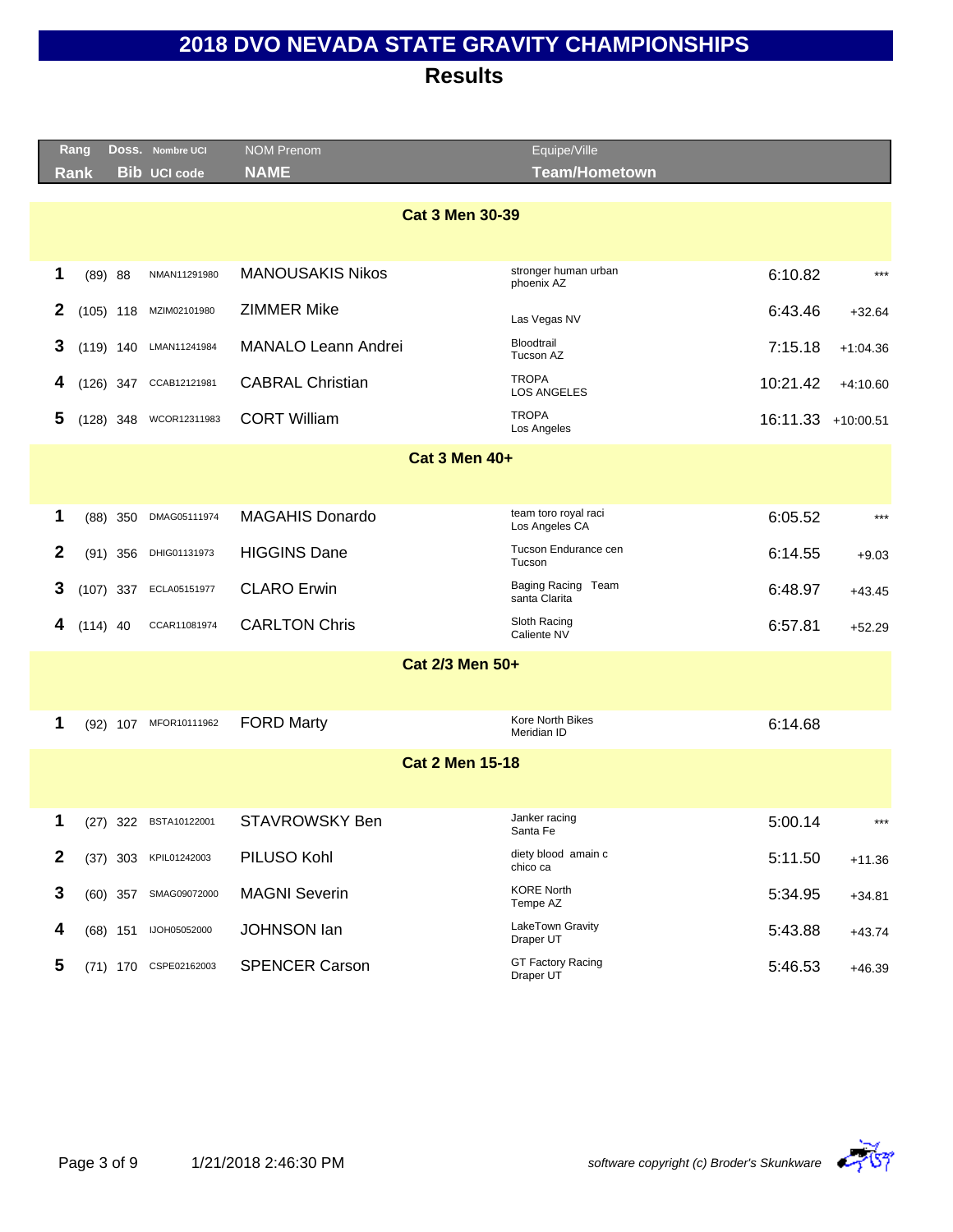|                | Rang        |            | Doss. Nombre UCI    | <b>NOM Prenom</b>           | Equipe/Ville                                     |         |            |
|----------------|-------------|------------|---------------------|-----------------------------|--------------------------------------------------|---------|------------|
|                | <b>Rank</b> |            | <b>Bib UCI code</b> | <b>NAME</b>                 | <b>Team/Hometown</b>                             |         |            |
|                |             |            |                     |                             |                                                  |         |            |
|                |             |            |                     | <b>Cat 2 Men 19-29</b>      |                                                  |         |            |
|                |             |            |                     |                             |                                                  |         |            |
| 1              |             | $(49)$ 120 | GGRA07311991        | <b>GRAHAM Garrett</b>       | Spy/O'Äà Neal/Ryn<br>Peoria AZ                   | 5:18.33 | $***$      |
| $\mathbf{2}$   |             | $(57)$ 318 | TMAY09141997        | <b>MAY Trenton</b>          | Roostmob<br>Las Vegas                            | 5:32.45 | $+14.12$   |
| 3              | $(79)$ 62   |            | SBRO12301992        | <b>BROWN Sage</b>           | GRO-AZ<br>Tempe AZ                               | 5:56.55 | $+38.22$   |
| 4              | (97)        | 338        | TOTT09081995        | <b>OTTIS Tazio</b>          | <b>Rebel Riders</b><br>Alameda                   | 6:26.43 | $+1:08.10$ |
|                |             |            |                     | <b>Cat 2 Men 30-39</b>      |                                                  |         |            |
|                |             |            |                     |                             |                                                  |         |            |
| 1              | (47)        | 307        | BABL12121988        | <b>ABLES Brad</b>           | <b>TRUCKER CO</b><br><b>MENIFEE CA</b>           | 5:17.76 | $***$      |
| $\mathbf{2}$   |             | $(48)$ 102 | NMAR07241984        | <b>MARDIROSIAN Nicholas</b> | Mojo Wheels<br>westminster CO                    | 5:18.16 | $+0.40$    |
| 3              |             | $(51)$ 342 | TYAZ02061988        | <b>YAZZIE Terence</b>       | DVO reznekk division<br>leupp                    | 5:27.27 | $+9.51$    |
| 4              |             | $(54)$ 134 | KLIL04071980        | <b>LILLYWHITE Kevin</b>     | Kore North Bicycles.<br>Meridian ID              | 5:30.55 | $+12.79$   |
| 5              | (58)        | 93         | JEDW06281984        | <b>EDWARDS Jon</b>          | Bicycle Depot of Ari<br><b>FOUNTAIN HILLS AZ</b> | 5:33.09 | $+15.33$   |
| 6              | (66)        | 39         | JDOD06231985        | DODD Jason                  | <b>Tucson Endurance Per</b><br>Tucson AZ         | 5:42.76 | $+25.00$   |
| $\overline{7}$ | $(69)$ 84   |            | JGLE03281984        | <b>GLEN Jared</b>           | Rogue Handyman<br>Clarkdale AZ                   | 5:44.50 | $+26.74$   |
| 8              | (77)        | 306        | DLAC02091982        | <b>LACROIX Dustin</b>       | track ready performa<br>temecula                 | 5:54.17 | $+36.41$   |
| 9              |             | $(81)$ 154 | TLAN08211988        | <b>LANG Tyler</b>           | Lomita CA                                        | 5:58.51 | $+40.75$   |
| 10             |             | $(86)$ 346 | FVAL11121982        | <b>VALLE Francisco</b>      | SAFETYCYCLE<br>LOS ANGELES                       | 6:02.69 | $+44.93$   |
| 11             | $(103)$ 339 |            | TROS10301986        | ROSSETTI Tyler              | Redwood City                                     | 6:35.62 | $+1:17.86$ |
|                |             |            |                     |                             |                                                  |         |            |

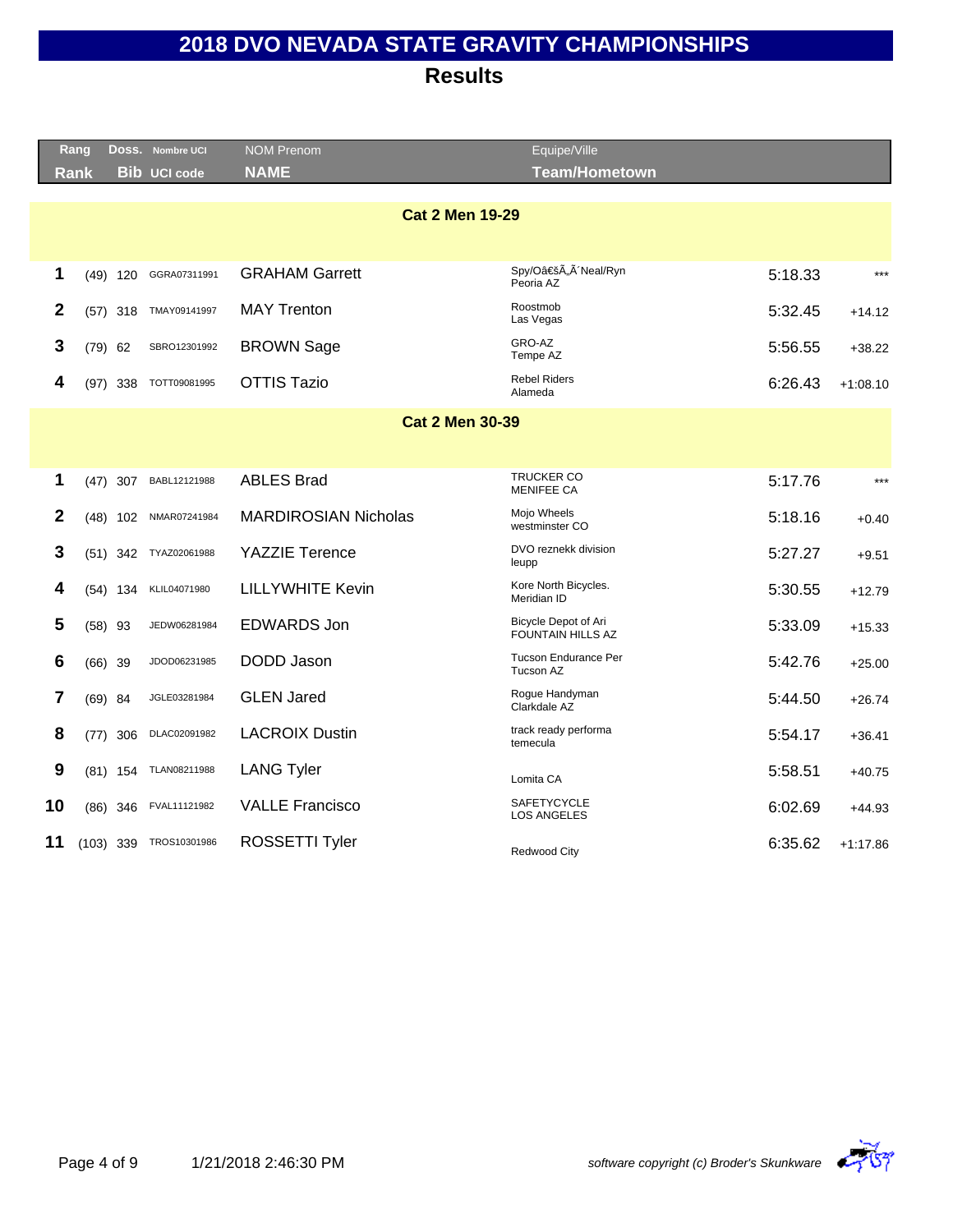| Rang |             |             | Doss. Nombre UCI      | <b>NOM Prenom</b>        | Equipe/Ville                              |         |            |
|------|-------------|-------------|-----------------------|--------------------------|-------------------------------------------|---------|------------|
| Rank |             |             | <b>Bib UCI code</b>   | <b>NAME</b>              | <b>Team/Hometown</b>                      |         |            |
|      |             |             |                       | <b>Cat 2 Men 40+</b>     |                                           |         |            |
| 1    | $(65)$ 82   |             | IGON12111976          | <b>GONZALEZ Isaac</b>    | Team Toro DVO REV<br>Los Angeles CA       | 5:41.68 | $***$      |
| 2    | $(75)$ 98   |             | IHOR04191976          | <b>HORAK</b> lan         | FEA Race Team<br>Henderson NV             | 5:50.23 | $+8.55$    |
| 3    |             | $(93)$ 352  | WHOL08171970          | <b>HOLMES Wesley</b>     | gro az shitbird<br>phx                    | 6:17.08 | $+35.40$   |
| 4    |             | $(94)$ 117  | HPAT07271977          | <b>PATRICK Heath</b>     | <b>HLNBOYS</b><br>Boulder City NV         | 6:17.41 | $+35.73$   |
| 5    |             | $(104)$ 150 | SSPO05051971          | <b>SPONG Stephen</b>     | Team Flori-duh<br>lakeland FL             | 6:39.50 | $+57.82$   |
| 6    | $(111)$ 305 |             | RCOW02041974          | <b>COWLING Ryan</b>      | Kore north bikes / i<br>meridian idaho    | 6:52.63 | $+1:10.95$ |
| 7    | $(116)$ 71  |             | RHOL07021971          | <b>HOLDEN Rob</b>        | prosok rockford fosg<br>phoenix AZ        | 7:01.86 | $+1:20.18$ |
| 8    | $(121)$ 137 |             | CHEA03031971          | <b>HEAD Christopher</b>  | <b>Team Flat Shovels</b><br>Mesa AZ       | 7:56.61 | $+2:14.93$ |
|      |             |             |                       | <b>Open Men</b>          |                                           |         |            |
| 1    | (15) 6      |             | QSPA07191968          | <b>SPAULDING Quinton</b> | <b>KHS Factory Racing</b><br>Henderson NV | 4:48.50 | $***$      |
| 2    |             | $(16)$ 171  | CCAN06141977          | <b>CANFIELD Chris</b>    |                                           | 4:49.49 | $+0.99$    |
| 3    |             | $(18)$ 301  | MTHO08301971          | <b>THOMPSON Matt</b>     | Momentum Trail Conce<br>Eagle CO          | 4:52.65 | $+4.15$    |
| 4    | $(32)$ 24   |             | SSPA04291973          | <b>SPANGLER Scott</b>    | Salt Lake City UT                         | 5:07.42 | $+18.92$   |
| 5    |             | $(40)$ 359  | NDRU08121991          | <b>DRU Nick</b>          | Cannondale/Wtb<br>Las Vegas NV            | 5:12.36 | $+23.86$   |
| 6    |             | $(50)$ 358  | ADAL10241989          | <b>DALE Aaron</b>        | <b>Tuscon Endurance</b><br>Tuscon AZ      | 5:25.01 | $+36.51$   |
| 7    |             | $(55)$ 330  | CBEA11181987          | <b>BEADLE Corey</b>      | henderson                                 | 5:31.86 | $+43.36$   |
| 8    |             |             | (56) 315 VAIV06071968 | <b>AIVAZIAN Vahe</b>     |                                           | 5:32.44 | $+43.94$   |
| 9    | $(62)$ 7    |             | JHAD12121987          | <b>HADDOCK Josh</b>      | Bicycle Depot of Ari<br>phoenix AZ        | 5:37.83 | $+49.33$   |
|      |             |             |                       |                          |                                           |         |            |

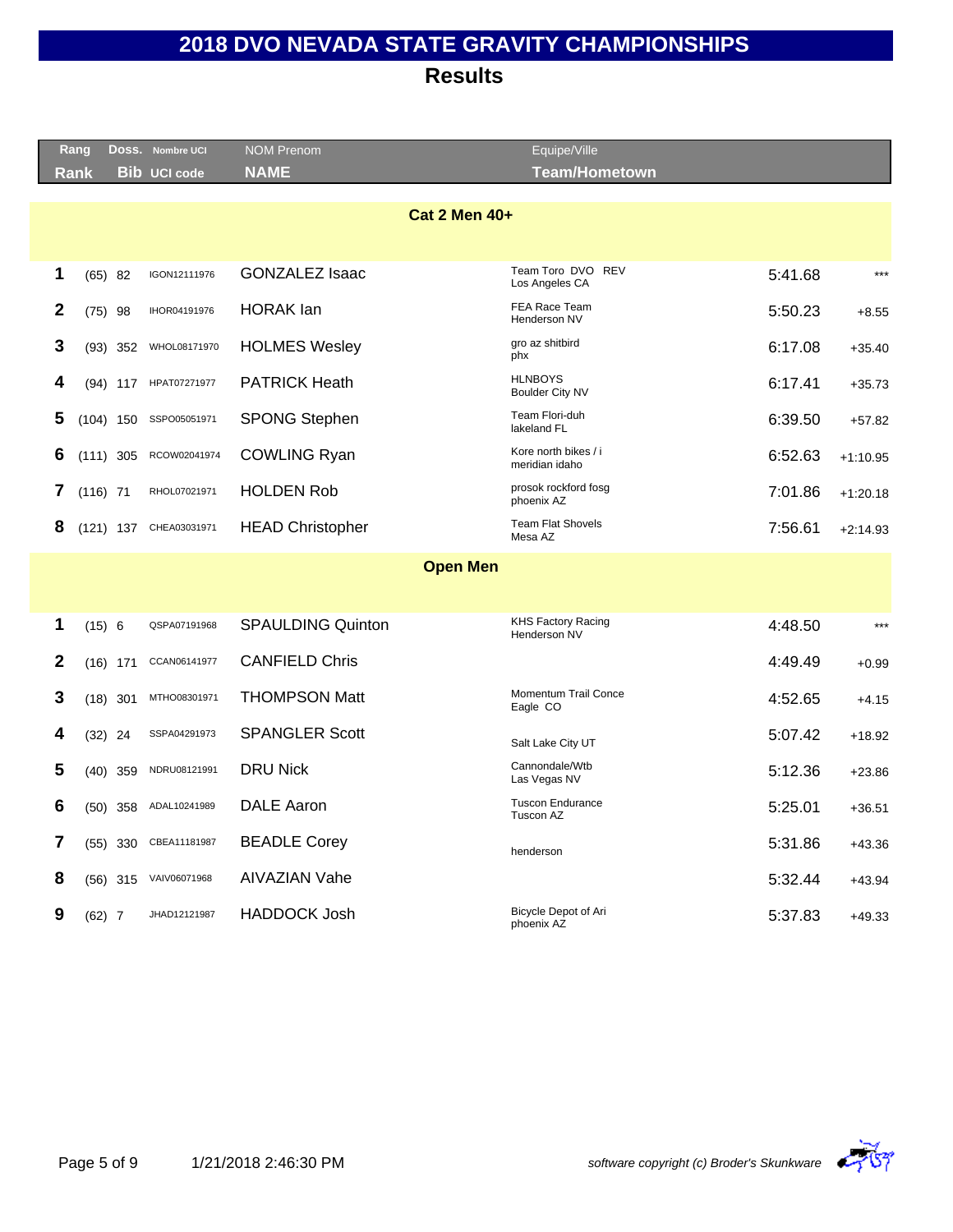|   | Rang |             | Doss. Nombre UCI    | <b>NOM Prenom</b>       | Equipe/Ville                                  |         |            |
|---|------|-------------|---------------------|-------------------------|-----------------------------------------------|---------|------------|
|   | Rank |             | <b>Bib UCI code</b> | <b>NAME</b>             | <b>Team/Hometown</b>                          |         |            |
|   |      |             |                     | <b>Cat 1 Men 19-29</b>  |                                               |         |            |
|   |      |             |                     |                         |                                               |         |            |
| 1 |      | (26)<br>131 | DBAR07221999        | <b>BARRON Drake</b>     | Monster Army/100%<br>La Crescenta CA          | 4:59.88 | $***$      |
| 2 |      | $(31)$ 76   | CHAR12311997        | <b>HARRIS Chase</b>     | Pleasant View UT                              | 5:06.28 | $+6.40$    |
| 3 |      | $(33)$ 323  | LSTA07271999        | <b>STAVROWSKY Lewis</b> | janker racing<br>santa fe                     | 5:08.65 | $+8.77$    |
| 4 |      | $(34)$ 314  | APEA03131997        | <b>PEARSON Andrew</b>   | <b>Western State Colora</b><br>Bellevue Idaho | 5:10.46 | $+10.58$   |
| 5 |      | $(43)$ 119  | ZRAN11051998        | <b>RANTE Zach</b>       | FB bikes Santa Cruz<br><b>Fullerton CA</b>    | 5:15.14 | $+15.26$   |
| 6 |      | $(45)$ 149  | THAR05221995        | <b>HART Tanner</b>      | Something nasty<br>Highland UT                | 5:16.88 | $+17.00$   |
| 7 |      | $(76)$ 64   | DGOO12071990        | <b>GOODALE Daniel</b>   | Keystone CO                                   | 5:53.65 | $+53.77$   |
|   |      |             |                     | <b>Cat 1 Men 30-39</b>  |                                               |         |            |
|   |      |             |                     |                         |                                               |         |            |
| 1 |      | $(21)$ 21   | ESMI06201985        | <b>SMITH Eric</b>       | All mountain cyclery<br>Henderson NV          | 4:56.48 | $***$      |
| 2 |      | 324<br>(25) | KBLO05201981        | <b>BLOSS Kenny</b>      | lake county ca                                | 4:59.85 | $+3.37$    |
| 3 |      | $(29)$ 45   | ASYK08161983        | <b>SYKES Arthur</b>     | Team Semper Fi<br>Missoula MT                 | 5:01.85 | $+5.37$    |
| 4 |      | (59)<br>360 | ACAR02041978        | <b>CARTER Aaron</b>     | Leat/Spy<br>Las Vegas                         | 5:33.44 | $+36.96$   |
| 5 |      | 328<br>(80) | JFAR07221984        | FARNSWORTH Jason        | trucker co<br>reseda                          | 5:57.55 | $+1:01.07$ |
|   |      |             |                     |                         |                                               |         |            |

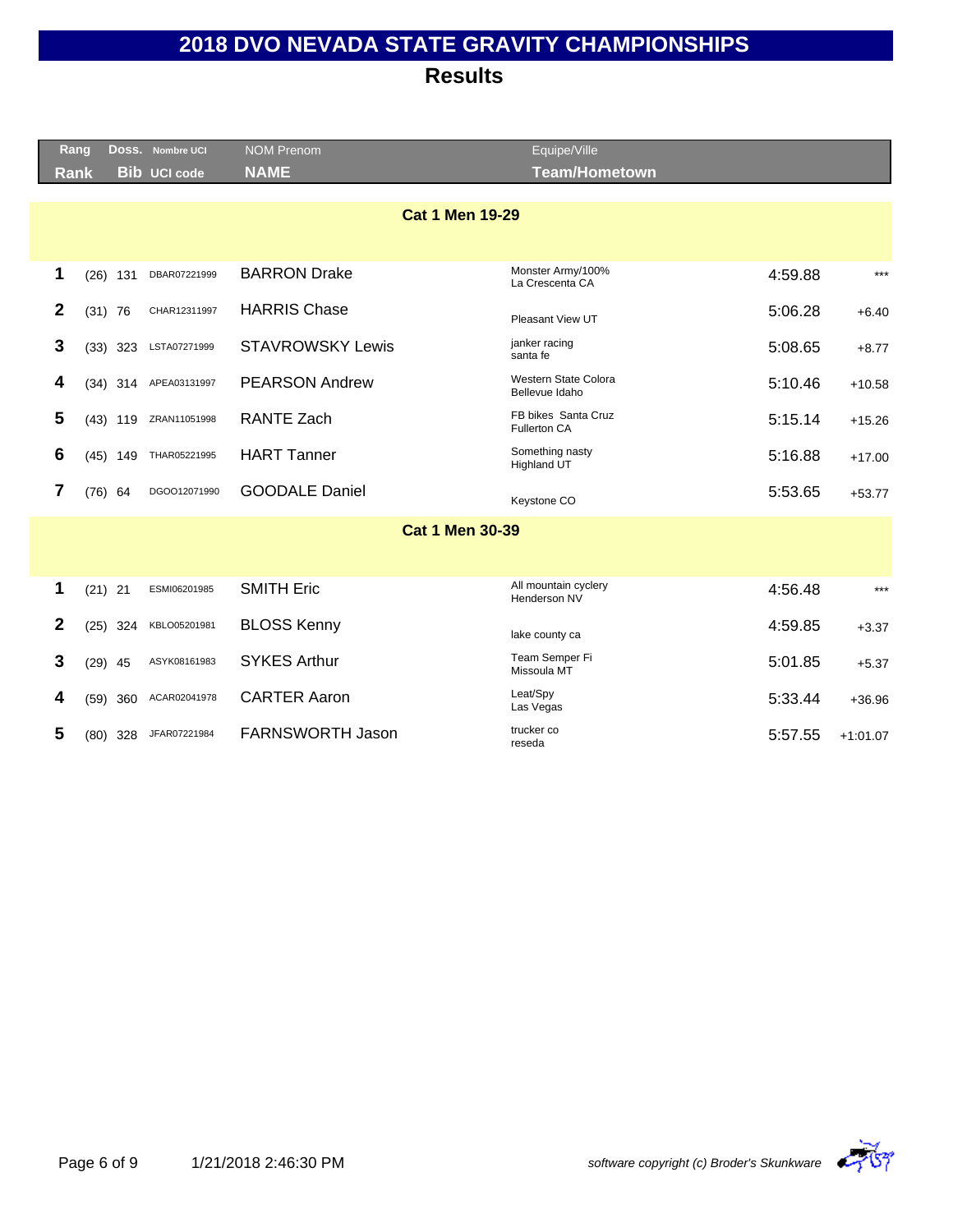| Rang |            | Doss. Nombre UCI       | <b>NOM Prenom</b>        | Equipe/Ville                                  |         |            |
|------|------------|------------------------|--------------------------|-----------------------------------------------|---------|------------|
| Rank |            | <b>Bib UCI code</b>    | <b>NAME</b>              | <b>Team/Hometown</b>                          |         |            |
|      |            |                        |                          |                                               |         |            |
|      |            |                        | <b>Cat 1 Men 40-49</b>   |                                               |         |            |
|      |            |                        |                          |                                               |         |            |
| 1    | $(30)$ 96  | AMCE12241974           | <b>MCELYEA Alex</b>      | 100% Airpark Bikes/<br>Scottsdale AZ          | 5:03.51 | $***$      |
| 2    | $(35)$ 157 | QWIN02231973           | <b>WINTER Quinn</b>      | Knolly DVO Deity<br>Henderson NV              | 5:11.04 | $+7.53$    |
| 3    | $(42)$ 311 | BBEN10071973           | <b>BENDA Bill</b>        | all moutain<br>las vegas                      | 5:13.77 | $+10.26$   |
| 4    | $(44)$ 104 | NBRA08151970           | <b>BRANDON Noah</b>      | Go-Ride Bicycles.com<br><b>SLC UT</b>         | 5:15.75 | $+12.24$   |
| 5    | $(46)$ 89  | BPAR04081977           | <b>PARKER Brian</b>      | Knolly/Truckerco/Myn<br>newbury park CA       | 5:17.43 | $+13.92$   |
| 6    | $(52)$ 75  | CJEA01191976           | JEAN Chris               | <b>DVO</b><br>Phoenix AZ                      | 5:27.66 | $+24.15$   |
| 7    | $(67)$ 91  | JGIL06031971           | <b>GILLESPIE James</b>   | MojoWheels Fox Speci<br>Denver CO             | 5:43.20 | $+39.69$   |
| 8    | $(98)$ 333 | JTRE12111976           | <b>TREVITHICK Joshua</b> | Project: Automate<br>Los Angeles              | 6:32.84 | $+1:29.33$ |
|      |            |                        | <b>Cat 1 Women 15-29</b> |                                               |         |            |
|      |            |                        |                          |                                               |         |            |
| 1    | $(83)$ 73  | MMER08152002           | <b>MERTEN Mckenna</b>    | Cissters Racing   Co<br>Jamul CA              | 5:58.77 | ***        |
| 2    | $(100)$ 72 | DOWE02152003           | <b>OWENS Dixie</b>       | ODI Troy Lee Design<br>Yucaipa CA             | 6:33.77 | $+35.00$   |
| 3    |            | (108) 310 AFIT04262000 | <b>FITE Alexis</b>       | Deity<br>South Lake Tahoe                     | 6:50.54 | $+51.77$   |
|      |            |                        | <b>Cat 1 Men 15-16</b>   |                                               |         |            |
|      |            |                        |                          |                                               |         |            |
| 1    | $(8)$ 47   | DSIL12302002           | <b>SILVA Dante</b>       | <b>GT Bicycles/Alpinest</b><br>Chula Vista CA | 4:35.30 | $***$      |
| 2    | $(11)$ 67  | ADOO06132002           | <b>DOOLEY Austin</b>     | Fox Suspenison 100%<br>Yucaipa CA             | 4:40.25 | $+4.95$    |
| 3    |            | (20) 332 TERV01112002  | <b>ERVIN Tyler</b>       | Santa Cruz<br>Alpine                          | 4:53.79 | $+18.49$   |
|      | $(23)$ 51  | RWIS04042002           | WISCHMEYER Ryan          | All Mountain Cyclery<br>Las Vegas NV          | 4:57.72 | $+22.42$   |
|      |            |                        |                          |                                               |         |            |

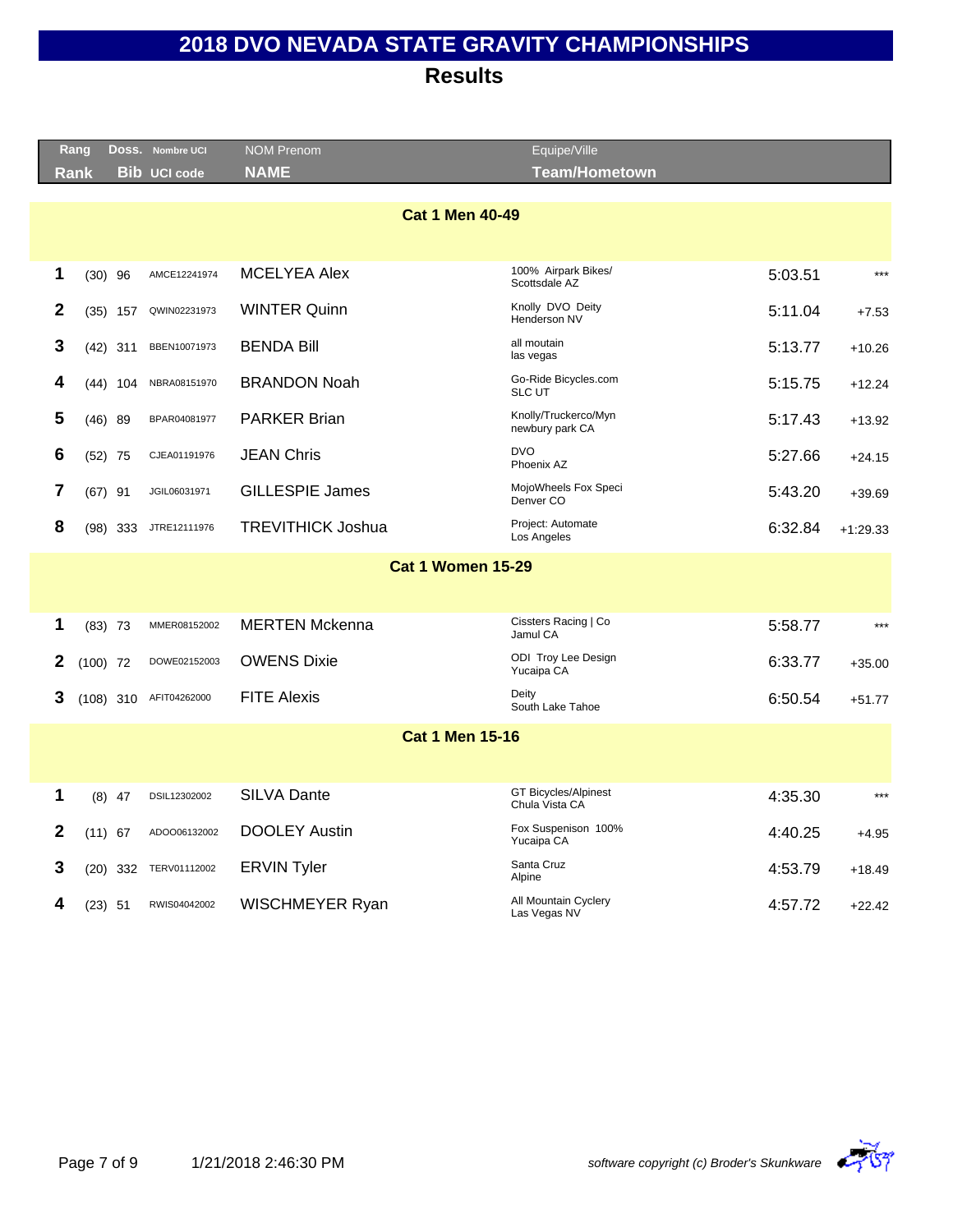|              | Rang        |             | DOSS. Nombre UCI    | <b>NOM Prenom</b>        | Equipe/Ville                          |          |             |
|--------------|-------------|-------------|---------------------|--------------------------|---------------------------------------|----------|-------------|
|              | <b>Rank</b> |             | <b>Bib UCI code</b> | <b>NAME</b>              | <b>Team/Hometown</b>                  |          |             |
|              |             |             |                     | <b>Cat 1 Men 17-18</b>   |                                       |          |             |
| 1            |             | (2) 81      | JFOR08312001        | <b>FORESTA Joey</b>      | GT factory racing<br>south jordan UT  | 4:20.19  | $***$       |
| $\mathbf{2}$ |             | $(4)$ 312   | CSUE06222001        | <b>SUETOS Cole</b>       | incycle<br>temecula                   | 4:25.12  | $+4.93$     |
| 3            |             | $(12)$ 141  | ALOS09172000        | LOSKOTA Angelo           | <b>Team BLOCK</b><br>Lancaster CA     | 4:43.59  | $+23.40$    |
| 4            |             | $(24)$ 69   | LSPE08112000        | <b>SPENCER Lane</b>      | <b>KHS/MAXXIS/TRP</b><br>Henderson NV | 4:58.70  | $+38.51$    |
| 5            |             | $(61)$ 153  | MSHE02282000        | SHEPHERD Max             | Laketown Gravity<br>West Jordan UT    | 5:36.61  | $+1:16.42$  |
| 6            |             | $(96)$ 351  | AGRO06012000        | <b>GROGAN-CRANE Alec</b> | 100% Rev Grips Cus<br>Belmont CA      | 6:23.01  | $+2:02.82$  |
| 7            |             | $(129)$ 319 | SFAR06192000        | <b>FARROW Shane</b>      | newhall                               | 16:40.90 | $+12:20.71$ |
|              |             |             |                     | <b>Pro Women</b>         |                                       |          |             |
| 1            |             | $(53)$ 2    | SKIN10061999        | KINGSHILL Samantha       | Dvo suspension colle<br>Sacramento CA | 5:29.62  | $***$       |
| $\mathbf{2}$ |             | $(84)$ 334  | CKIM01111991        | <b>KIMBALL Chelsea</b>   | TruckerCo Wulfpak R<br>Mesa AZ        | 5:59.71  | $+30.09$    |
| 3            |             | $(90)$ 16   | AWEN02271981        | <b>WENTZ Amanda</b>      | Transition/Fox/Gamut<br>Reno NV       | 6:10.84  | $+41.22$    |
| 4            | $(102)$ 17  |             | LWIN10101994        | <b>WINGER Lecksi</b>     | North Las Vegas NV                    | 6:35.39  | $+1:05.77$  |
| 5            |             | $(109)$ 183 | APRO01141984        | <b>PROPST Amanda</b>     | Las Vegas                             | 6:51.53  | $+1:21.91$  |
| 6            |             | $(113)$ 10  | NSCH12031980        | <b>SCHANILEC Nicole</b>  | Go - Ride<br>Forest River ND          | 6:55.65  | $+1:26.03$  |
|              |             |             |                     |                          |                                       |          |             |